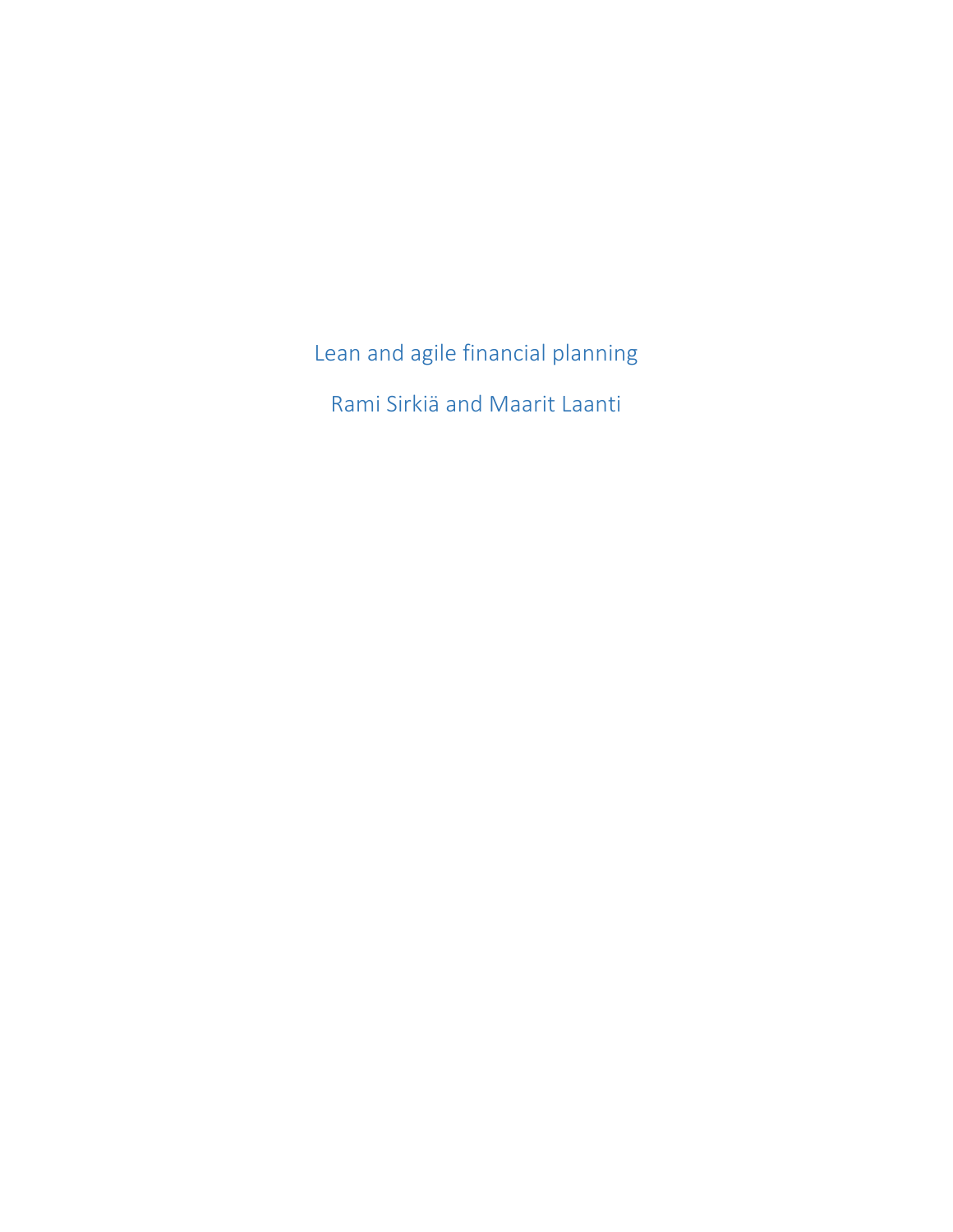### Abstract

Enterprises that approach uncertainty and risk in software development based on lean and agile methods often do experience financial control as a restriction. Traditional budgeting and cost reporting is a system based on rigid frames, and it  $-$  along with the process of project cost accounting  $-$  burdens the lean and agile enterprise with unnecessary and counterproductive overhead and friction. The traditional system provides, at best, a false sense of cost control to any enterprise. In this paper we share insights related to how project-based cost accounting can be transformed to a structure based on agile and lean finance and control. Our insights and examples are intended to remove a key impediment to transforming the finance function of your enterprise to something measurably more lean and agile. This work is based both on an actual case completed with our employer and on our knowledge of financial processes at major Finnish companies.

Keywords: agile, agile software development, beyond budgeting, project costing, budgeting, traditional budgeting, cost management, management accounting, cost center accounting, cost center, lean, lean enterprise, lean finance, SAFe, Scaled Agile Framework, rolling forecast.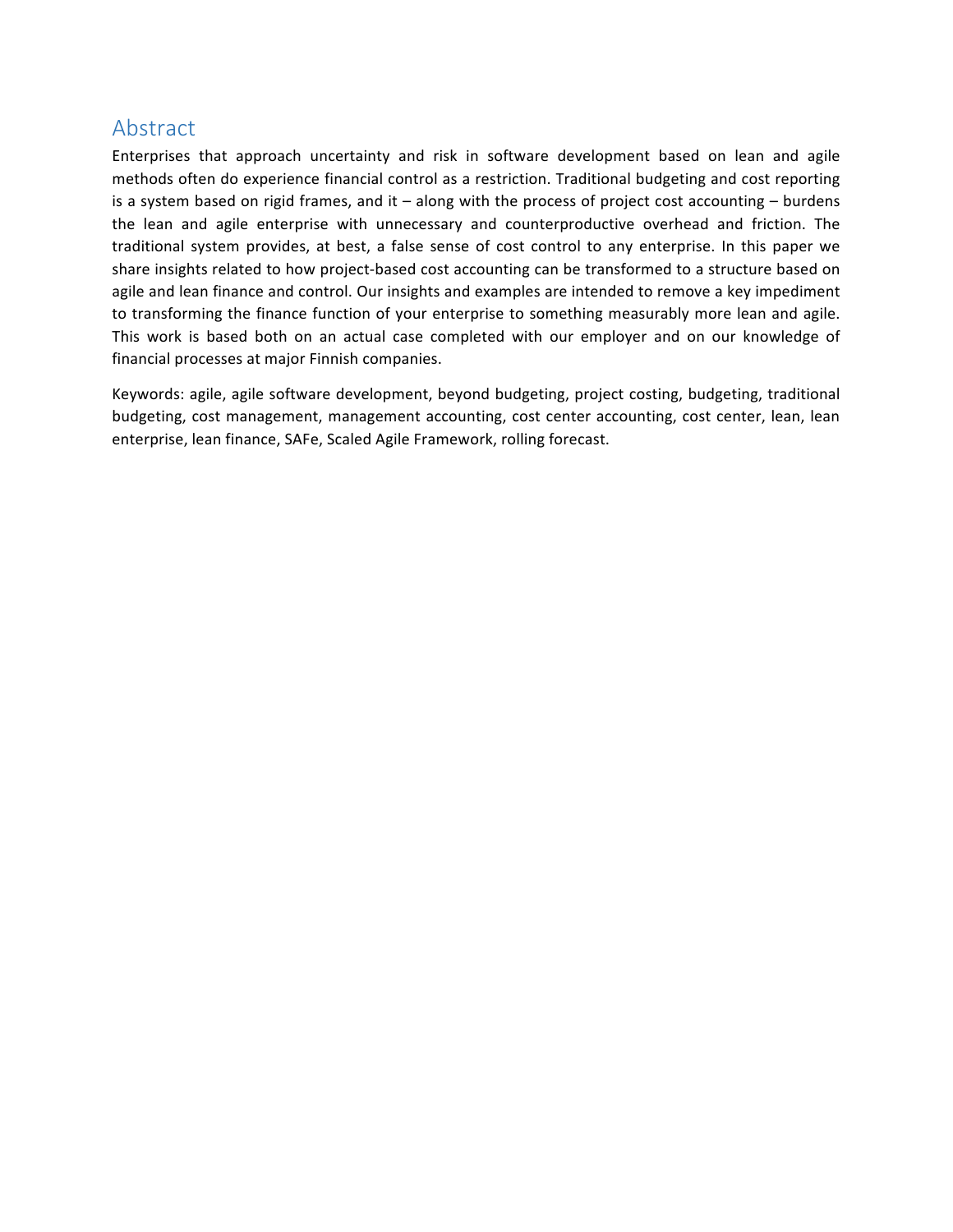### Introduction

Agile SW (software) development and traditional cost accounting don't match. Firstly, traditional cost center accounting expects a long horizon with detailed cost estimates that must be frequently updated. Simply put, agile SW development avoids this detailed and long horizon planning. Secondly, traditional cost accounting values planning accuracy and executes variance analysis against the original estimate. Agile development instead allows for uncertainty: the final content delivery and total cost may be impacted by the empirical feedback received. Thirdly, traditional budgeting draws attention to budget overruns. In agile development, if the initial feedback proves to be positive we want to allow – and even encourage – further investments. In larger enterprises the division of investment can be controlled via the hierarchy of backlogs – the level of investment is dictated by the changing backlog priorities, which means the teams allocate tasks flexibly. Fourthly, traditional project cost accounting requires a reapproval for any delays which increase the project budget. Rigid approval limits pose an unnecessary control, and thus, in agile development, delays that would traditionally be caused by the budgetary approval process means teams can now take their order of development flexibly from the prioritized backlogs.

We had an opportunity to witness our organization's transition to this lean and agile way of working. What we soon noticed was that the financial function would need to change in response to it, in order to benefit from this adaptive approach. Rami's role was in financial planning, and he therefore needed to comply with the new principles. Maarit was the designated lean and agile coach within the same organization. Ultimately we together created the required principles, logic and visualizations of what became the new planning solution that supported Agile SW development. The following changes were implemented in our R&D unit, resulting in demonstrably leaner and more agile finance and control processes:

- Cost center planning was simplified as part of the company wide initiative and we additionally removed project level cost control altogether.
- Instead of planning cost centers we created enhanced visibility for deliverables (projects).
- Instead of focusing on OPEX limitations, we focused on competence limitations.
- We mandated that strategically important but longer lead-time investments would have a separate allocation.
- We encouraged people to be transparent with regard to the planning uncertainties.
- We defined clear roles and responsibilities for financial planning, content planning and resourcing.

Our unit's finance and control function now has the ability to more accurately observe and forecast such things as the OPEX run rate, where the money is spent, and whether our resources are performing the tasks effectively. Resources tied to finance and controlling are now much less than they earlier were, in adherence with the lean principle of value versus waste. Our R&D has the freedom to manage content according to the pace of execution velocity and latest priorities without excessive reporting or reapproval processes required. The entire solution is powered by tool automation.

Our findings can be generalized and are valid for any organization that is doing agile software development. The agile concept provides good tools to control SW portfolio and resource allocation in a modern, more rational way. Traditional finance and control methods and tools designed for the industrial age should not be used, as these are largely in contradiction with the lean and agile paradigm.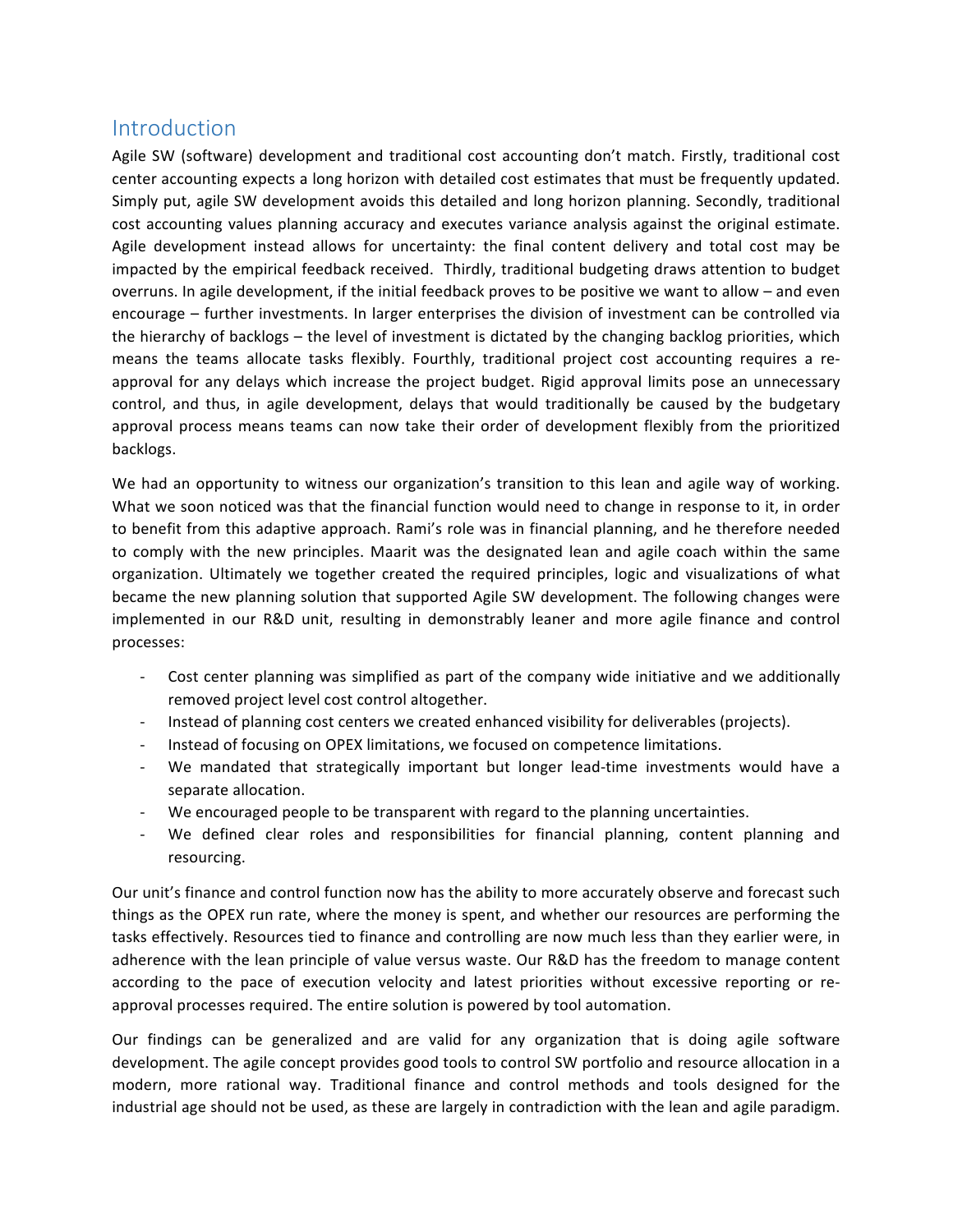The new tools and methods are based on a modern understanding of lean, agile and 'beyond budgeting' principles.

# The problem

During the transition to lean and agile in our R&D unit there emerged issues with our organization's structure based planning. While we had organized a prioritized backlog on the portfolio and team level, we still had difficulties getting resources allocated promptly. Each product owner on the functional unit or team level was focusing on his or her own deliverables, even though the key driver in portfolio prioritization was to maximize customer value. If one of the key deliverables was being delayed, there was no automatic resource reallocation method available. The possible delay in deliveries was clearly indicated in our metrics dashboards. The rigid organizational structure, narrow competence profiles and detailed level of projects with dedicated resources prevented prompt and flexible resource reallocation. The idea of allowing more flexible organization structure with empowered teams was born and supported by our R&D management team roughly at the same time when the idea of more flexible investment planning and control was born.

There were also issues detected on the financial planning side. The tradition had been that R&D planners had been asked to provide estimates for the next 18 months. Although estimating such a long period had always been problematic, the argument was that strategic investment allocation was needed - and thus some kind of data had always been provided. Yet now that the R&D became familiar with agile and lean estimating and planning this argumentation was becoming significantly more difficult. Referring to agile principles the  $R&D$  planners took the position that they could plan only a few months ahead.

Traditionally, there was also a requirement to state how many person-months were to be spent on which projects, and when. In order to provide this information, a detailed resource profile at the individual level was necessary. That resource profile defined in which project each person would be allocated for next 18 months. Yet an agile R&D planner would refuse to create such a profile, because approval of the idea of content flexibility automatically means that one cannot plan a large-scale implementation plan ahead in such detail, as the content will almost surely change  $-$  even on the detailed SW feature<sup>1</sup> level. Thus it is impossible to provide a detailed investment profile per higher level<sup>2</sup>. The same principle is true for any agile project  $-$  thus cost planning being one of the inhibitors in many companies with regard to the adoption of agile methods.

The investment data had been updated on a monthly basis in order to improve the data quality, follow trends more closely and to get quick feedback on any investment reallocations taking place. In the new agile and lean setting these updates were seen as significant and non-value adding overhead.

Naturally, the initial data was changed as a result of these monthly investment data updates. However, only the content experts, i.e. the original contributors, were able to explain why the data had changed. Most typical explanations were that the team had learned more about the topic and the required features had been clarified, or that the architecture was now better understood, or the execution velocity was lower than expected. When more forward-looking information was needed for

<u> 1989 - Johann Stein, markin film yn y breninn y breninn y breninn y breninn y breninn y breninn y breninn y b</u>

 $^{\rm 1}$  Here we refer 'epic – feature – story' as a hierarchical structure of the SW work items. (Leffingwell, 2013)<br><sup>2</sup> (Leffingwell, 2013)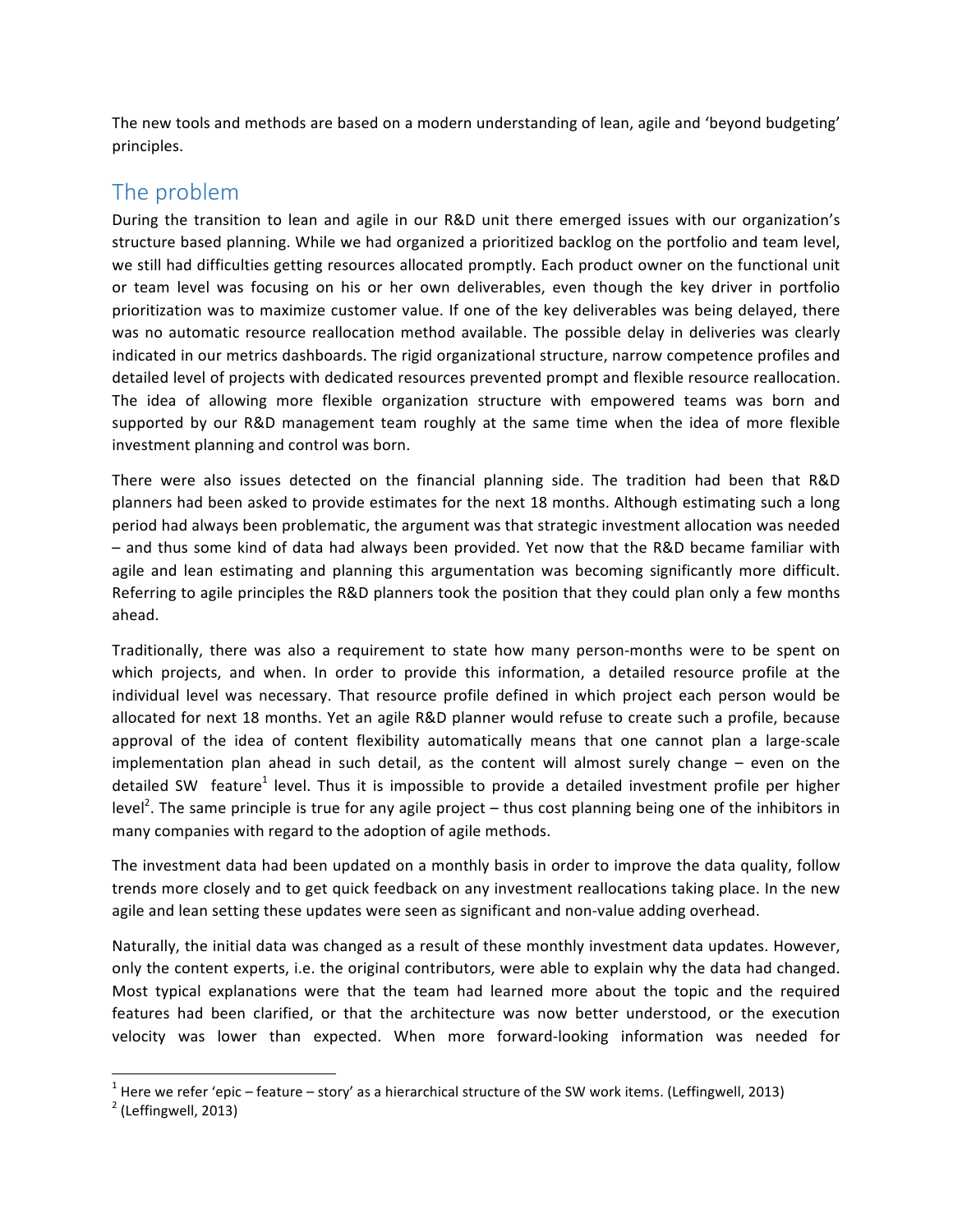performance management  $-$  to set up the traditional performance targets  $-$  we discovered that efficiency was not improved by the use of targets or with the efficiency metrics. People just didn't know that much about the future  $-$  and performance improvement required more than just an ambitious target. 

A bit more successful approach was when a catalog of investment profiles was created in order to support future investment planning. This catalog consisted of different kinds of development efforts that were typical in our environment. For example, the productization of a feature always required a specific combination of expertise. Most features had only a few differentiating parameters: the epic, the environment or development platform, and the complexity factor of the content or expected velocity of the development team. Estimating and calculating such a large variety of profiles was quite demanding, and luckily the accuracy of the system never got to a level that we would have used this investment profiling tool as a real control mechanism. If this had been the case, a possible budget over-run would have resulted in extra bureaucracy and overhead, as the re-approval would have resulted in a reestimation of the complex combination of planned features and their parameters across the organization.

After we took the Scaled Agile Framework model into use with its hierarchy of backlogs  $-$  and the decision was made to allow these backlogs to dictate and guide more flexible resourcing, we soon realized that there was no way traditional cost center control practices could scope with the rapid content changes. The investment planning tool was still based on profiling the features in the deliverables, but the content of the deliverables was changing more radically and more frequently! We realized that any cost center control or deliverable-based way to approve, track and reapprove resourcing was not adding any value. Instead, we accepted that it is normal to move resources from one project to another and to spend an extra month or two on the project.

This is often case in other companies that have a portfolio of agile projects as well. While agile development has largely been adopted around the globe, traditional management methods need to be changed in response. This is true also for industries in which software is only part of the solution or the product. For the most part, the value of the service or product is dictated by how usable that service or product is for the customers – a factor that we can only measure via customer feedback. The real value of agile portfolio management is to take in this feedback in order to improve the existing product – and then identify the characteristics that actually result in a good product.

This kind of adaptability in how the product is  $-$  and how it is built  $-$  requires a new type of management that understands the underlying lean and agile principles. Ignoring either the customer feedback or these principles impacts negatively the competitiveness of the product, at least regarding the software side of it. Finance and controlling is a function that is partially driven by rules and regulations (financial accounting), and the part of it that has more flexibility (management accounting) is struggling to see the need for the change.

### Our idea (What)

Our idea was to comply with lean and agile principles and practices. We didn't believe that any organization structure, or any finance or planning process should hinder, impede or add an overhead to how software is actually made. We understood that agile and lean principles provide tools and processes to manage content as well as to support performance and efficiency. We trusted that teams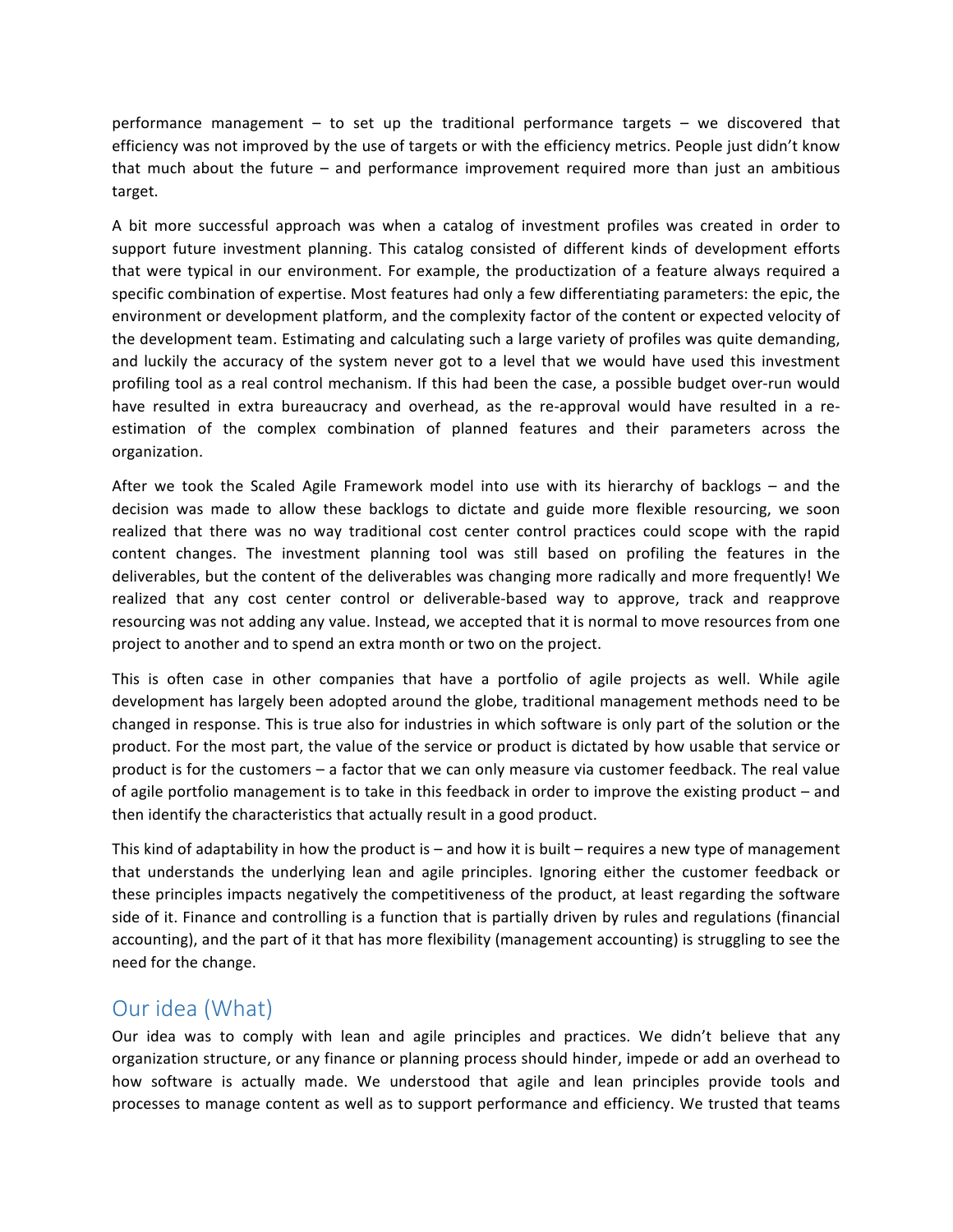would be as efficient as possible. We acknowledged that when you follow the agile way of working, the content must be kept flexible. We knew that total cost is mostly driven by headcount and thus is pretty stable across all of organizations. We accepted that SW developers didn't know what they were going to do in the mid/long term future. So we removed the control and relied on trust. For many this would seem to be a radical approach, but we knew that our leap of faith would be rewarded by transparency, and any potential errors would be corrected by rapid feedback. What we did is summarized here:

- We created resource pools and more generic competences instead of small cost centers and detailed profiling.
- We simplified the cost center planning by taking it to a higher level of granularity. Cost centers of 30-50 persons no longer provided rolling forecasts for the next 13 months for selected accounts. Forecasts were expected one or two levels up in the organization structure, i.e. cost center for 300-500 persons.
- We downplayed cost center planning and implemented visibility for deliverables. Cost center plans – for cost centers of 300-500 persons – were built after the deliverables had been resourced, based on the deliverable view.
- We promoted a culture of transparency regarding what we know and what we don't know. We showed unallocated resources after the four to six months. So if teams and planners did not yet know what they were going to do, they marked their resources as unallocated in the capacity planning.
- We highlighted the role of competence management as a constraint instead of OPEX. Portfolio planning focused on bottleneck resources, OPEX planning was secondary.
- We redefined the roles for the capacity management and cost center planning. Cost center planning provided visibility to OPEX run rate on a higher (cost center) level, and deliverable based capacity management details on an effort profile for each epic.
- Task fluidity. We lifted the project level cost control: content management was done by project office and efficiency metrics was left to the teams themselves. No changes in the epic schedule or resourcing required centralized re-approval. Our project management office had the authority to reallocate tasks between teams.
- We created business plans based on minimum content, and nice-to-have's were just extra. Additionally we allocated a specific lump sum to support innovation and quality.
- Our company had already earlier separated forecasting from target-setting, which allows for more realistic forecasting and more ambitious target setting.

These changes enabled our finance and planning function to become truly agile and lean. These changes are also a true enabler of agile and lean development. They don't just remove the impediments that traditional finance and planning impose on an agile and lean organization, but, together with a flexible organization, also enable deferred decision making when planning the investments. Deferred decision making or real options here means that based on a feedback, an agile and lean organization may balance their investment portfolio based on the field feedback simply by reprioritizing the backlog priorities. A rising priority indicates that more work must be done to the prioritized epic or feature. A company with multiple agile projects may thus flexibly balance the resources and the investments across the projects based on received feedback and needs, as well as estimated payback functions. This is true option thinking.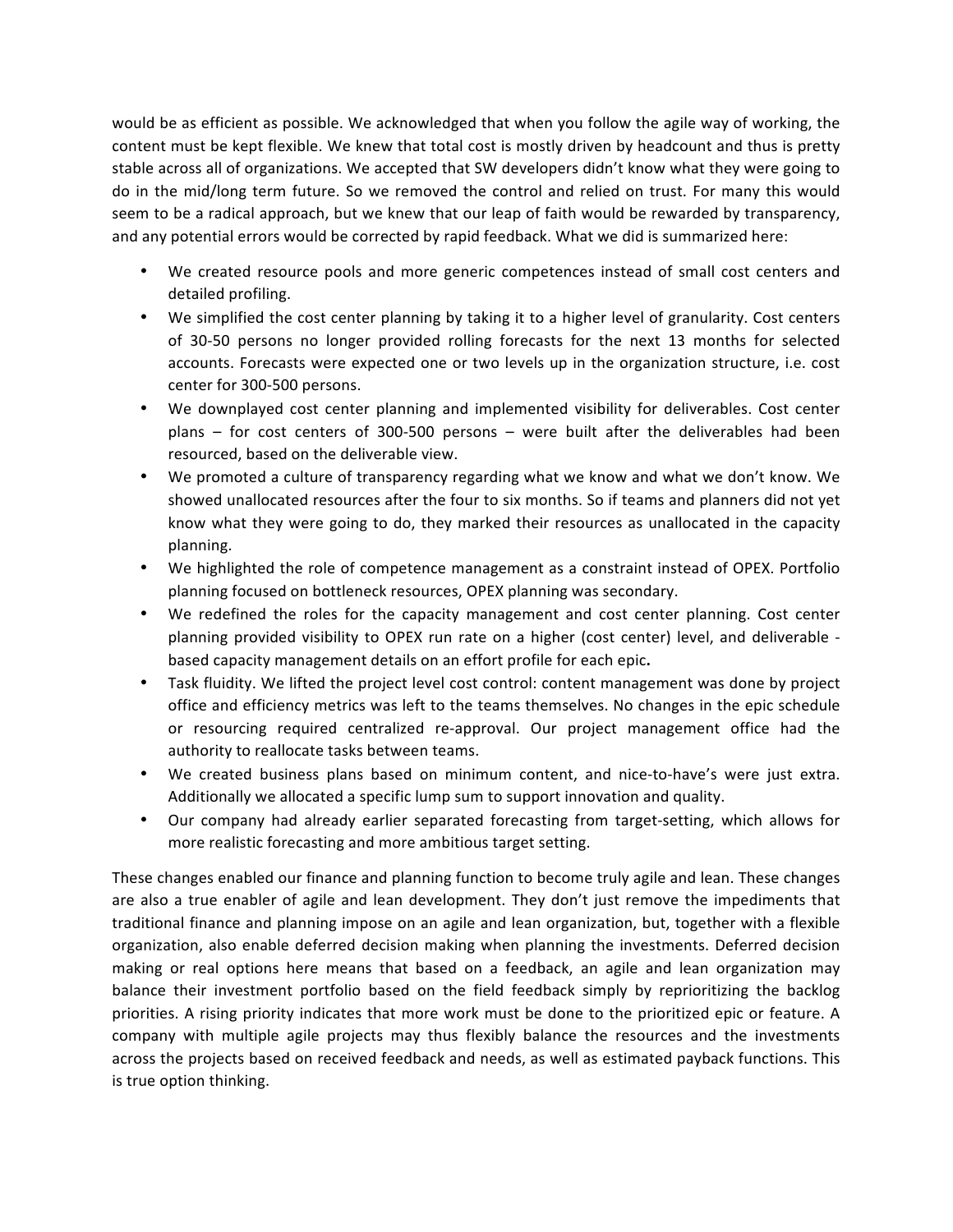# The Details (why and how)

#### Shorter planning horizon and room for uncertainty

A requirement to collect long-term estimates for epics comes from a waterfall approach to planning. Traditionally, it is expected that we would be able to accurately estimate the resource needs, the content (value added to user / consumer) and the completion date for each requirement. The same was now expected for epics, although on the financial planning side.



**Figure 1 Cone of uncertainty (Boehm, 1981)** 

The Cone of Uncertainty states that the further we try to estimate into the future, the more uncertainty there is in these estimates. The cone of uncertainty states that there are only two ways that the estimates can be more accurate – that we advance in time and gain more information on the project or that we estimate over shorter periods of time. Originally, the cone of uncertainty was used to explain why all given estimates needed to be multiplied by four.

The agile approach suggests that since change is evitable, we should try to make estimates across shorter time periods. Some agile teams are thus refusing to give any long-term estimates, claiming this is simply wasted effort. Scaled Agile Framework points toward a two-level lean way of planning: plan roughly for the longer time horizon, and more accurately for the shorter time period.

An additional, complexity-based explanation to planning is also available: the smaller the time-window we use for estimation, the less internal and external coherence is happening. Software development is an art for solving extremely difficult problems – and the solutions themselves cause additional problems, with the system under development thus constantly interacting with itself.

Agile software development is an attempt to solve the problems encountered in traditional development. While traditionally projects fail to deliver on-time or on-budget, and fail to fulfill customer needs for quality within the holistic project timeframe, agile introduces adaptive, self-corrective control mechanisms that are based both on internal and external feedback and on measurements of the intermediate results. In this way the quality promise can be kept.

We decided to abandon the cost center or deliverable-based approach for budget approvals or controlling. We did collect the long-term epic estimates, but centralized this effort to a few experienced planners. We were also very cautious with regard to how this piece of data was used: we acknowledged that the estimates were not accurate, and were not intended to be treated as an agreement on resource availability, consumption, or as a promise of the content.

The estimates from experienced planners were used to calculate the OPEX distribution of the deliverables. This deliverable-based view was valuable to both the R&D management team as well for frequent ad hoc analysis. After all, epics and HW (hardware) deliverables were exactly the content most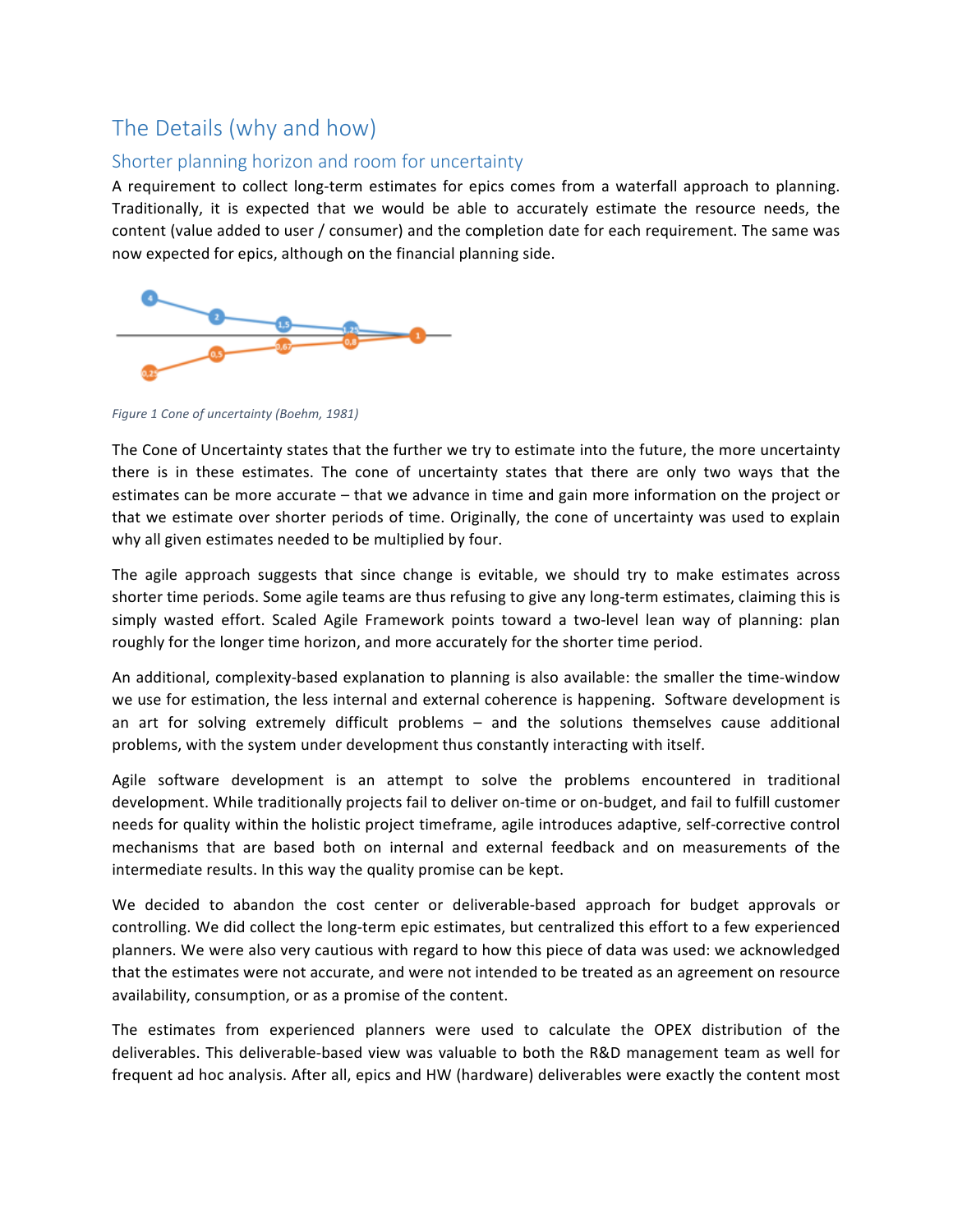cared about and talked about, and having an investment number next to a list of items gave insight to investment distribution.

Traditionally, cost center accounting as well as project accounting forms a baseline against which the actual numbers and latest estimates are compared to. The problem with this kind of reactive tracking is that it only reveals problems when the gap between the originally planned baseline and the actuals grow big enough. It's only then that you need someone to explain whether the changes are acceptable or not. For a traditional company this approach may seem feasible  $-$  the more software you develop, and the more you want your content to evolve to satisfy the customer needs, the less you want to prematurely define your investments and opportunities for the future. The more software-driven a company is, the more it wants to adapt to emerging needs, and the more it would like to preserve room for changes. Another way to put this is that the more uncertainty there is, the more real option thinking needs to be allowed to play a role in the future planning.

The agile way of working thus changes how uncertainty is approached. Instead of multiplying estimates by four and trying to banish uncertainty by planning in small details, we use more accurate short term planning and only rough long-term planning at the project level. Why it is then so hard to estimate accurately? One reason is that the old way of planning with 100% utilization rate leaves no room for unexpected changes. Whenever an error happens, there is no mechanism to make the corrections. Secondly, our portfolio has often consisted of multiple parallel projects, and changing between projects creates extra overhead, and delays all of the ongoing projects. The better way is to sequence the projects one after the other, and to use pull-based scheduling. This way one can optimize the portfolio of projects based on the cost of delay. Thirdly, when a new project is started, it is never started from an "empty table" – traditionally, we have not given any attention to the projects already started. In agile portfolio management all new projects are planned in smaller batches – from a single project we create 1-3 epics – and all epics are prioritized based on existing work and existing priorities. A project may also have to prove it is executable. If a project does not show promising progress, it will drop in our priorities hierarchy and in resourcing.

The pull-based scheduling works naturally with queuing principles. Instead of 100% utilization rate we plan for 80 or 90% utilization. This allows for better tolerance for errors and small changes or surprises along the way. The slack is also an enabler for all innovations, as Tom DeMarco describes in his book of the same name. (DeMarco, 2001)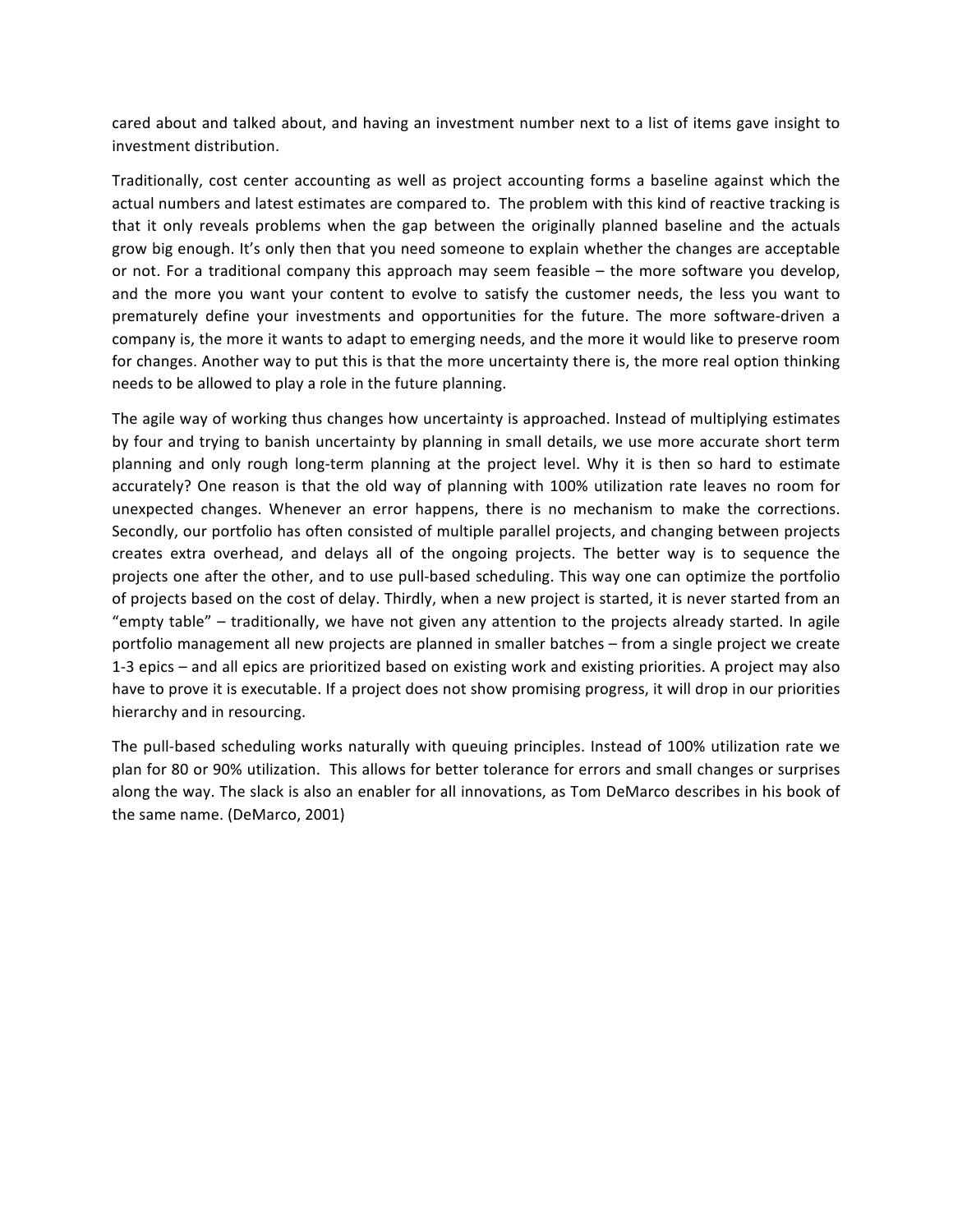

*Figure 2 Traditional financial planning cannot address uncertainty*

No CEO in any company will forecast exactly what the company share price will be after next year. Is natural to include the uncertainly, and communicate the estimated share price within a range of probability. It's a bit odd then that as we go down the organization ladder, this uncertainty vanishes and project completion schedules are routinely given with accurate dates.

Our solution was to allow 'delivery windows' in the product roadmap. Naturally, marketing, hardware deliverables and manufacturing need a target date – and typically they prefer a fixed, committed date. However, if this launch date has been fixed too early – given the inherent uncertainty of SW and HW development - lots of resources are wasted if the launch date is missed, such as already booked marketing campaigns or manufacturing capacity.

Traditionally, major bonuses were tied to a given launch date in order to secure the date. However, pushing too hard toward a launch date can result in cutting corners in order to receive the bonuses, which may result in diminished quality in the first releases, and disappointment of early, loyal promoters. In cases in which the launch date was missed, people lost their bonuses, which subsequently resulted in second-guessing the next launch date.

Now with the 'delivery window' all stakeholders are able to see the level of accuracy in the planning: how long the window was, when did it start and end, and also the documented rational for the related uncertainty. Revenue planning was based on the end date of the window as a safe and conservative estimate. The rest of the portfolio was kept open and only when the maturity increased was the schedule fixed and resources promised for next project in the prioritized backlog.

Another part of our solution was to enable 'unallocated' classification in our capacity plans. This new classification was explained to planners so that they would not have reason to hide the uncertainty but rather keep transparency throughout the planning and reporting phases, and align the plans with the reality. Our plans reflected exactly the uncertainty that the management was talking about in their meetings – the range of risks, delays and consequences.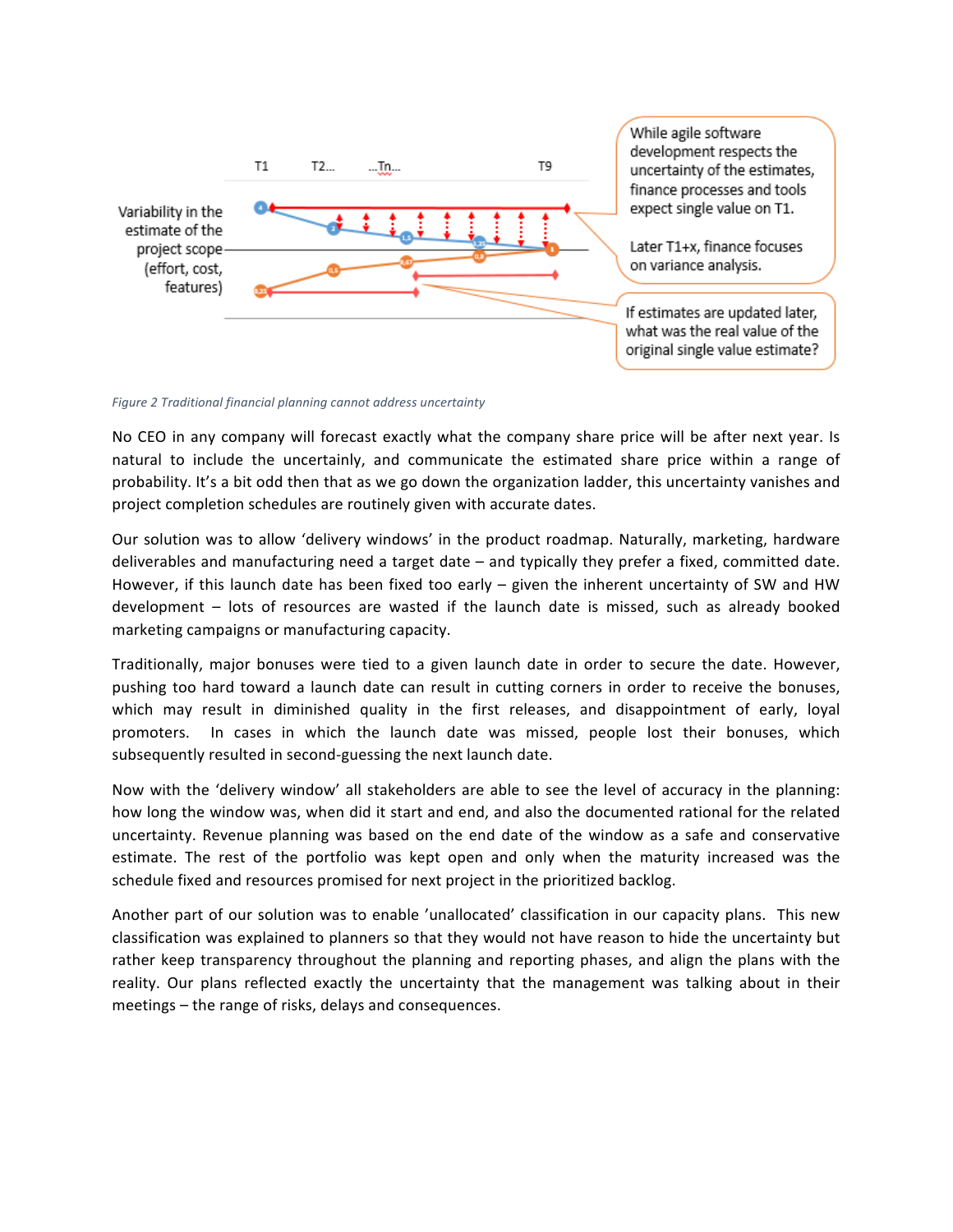#### Abandon detailed project cost management

Our third and fourth issues were about attention to budget overrun and resourcing re-approval upon an unavoidable change in the epic projects. We define epic project here as a group of  $PSIs<sup>3</sup>$  or trains, targeting a single delivery and launch. In traditional projects, the project cost, scope and/or schedule usually fail at some point of time. Sandbagging (i.e. the multiplication of the estimates with concealed numbers) is sometimes used so that problems might be hidden, but sooner or later – usually after a few rounds of cat-and-mouse regarding the target setting – people must come out with a fixed number and approve a budget where no surprises are allowed. That means that when further changes happen, the whole budget needs to be re-done and re-approved.

A company with a portfolio with multiple agile projects may need to keep a few "firemen" in order to be able to rescue a project that has run into a trouble. Our organization allowed the teams to self-organize when needed in order to be able to ship the deliverables that were requested via the prioritized backlogs. We had a hierarchy of product owners to help prioritize the backlogs, and who took part in agile release train (ART)<sup>4</sup> planning to ensure that everyone worked towards the shared vision.

The theory of constraints tells us that any system is capable of delivering at the throughput rate of its weakest link. Hence, the key point is to understand the limiting factor at each business/ level/ function in order to execute proper resource allocation. Any effort to understand details in a non-bottleneck part of the project should be challenged – as the decision would be made based on the bottleneck resources anyway. This approach is adapted from Theory of Constraints by Goldratt, in which one should first identify system's constraints and then make efforts to maximize the output of that limited resource. (Cox & Goldratt, 1984)

R&D costs come mainly from two sources – the headcount driven resource costs (internal or external) and investments on development environment (indirect) or prototypes (direct). The investments are known, and can be planned at the same time when backlog priorities are decided and epic projects started. In our R&D the total cost comes mainly from headcount, and the overall annual cost remains quite steady from period to period.

We abandoned the project-level budgets that needed continuous updating and re-approvals. Thus there were no project overruns, and no variance analysis against to the original plans. We realized that even if a project's execution velocity would be slower than expected or the project's scope would be changed, i.e. the project's cost would increase significantly; we could keep the project priority high, which would "automatically" allocate more resources onto it. This would need no re-approvals from any controllers. The total cost of the whole organization would not change, only the least prioritized projects would not get any resources and thus would not get done  $-$  at least, not now.

The priorities between Epic projects impact how much total value is created on each 'Potential Shippable Increment' (PSI e.g. 8 week period which targets delivering something shippable). It does not add any real value if the cost of each project is followed separately and re-stamped by management. If a project looked promising, but needed a bit more resourcing, the priority was kept high and resourcing

<u> 1989 - Johann Stein, markin film yn y breninn y breninn y breninn y breninn y breninn y breninn y breninn y b</u>

 $3$  PSI or potentially shippable increment is the larger development time box that uses cadence and synchronization to facilitate planning, provide for aggregation of newsworthy value, and provide a quantum unit of thinking for portfolio level considerations and roadmapping. (Leffingwell, 2013)<br><sup>4</sup> See (Leffingwell, 2013)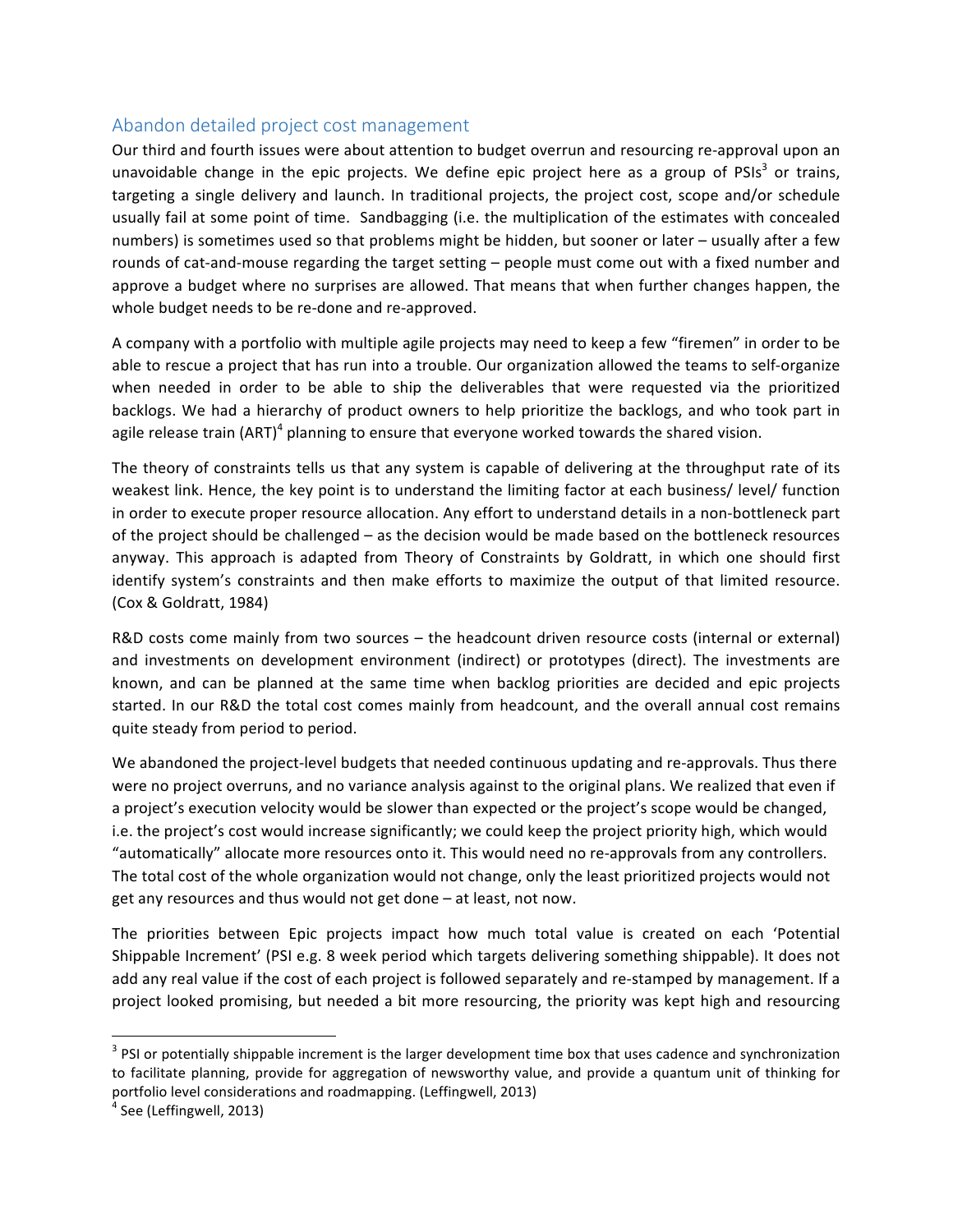was secured with that priority decision. If the value added from extended work was less than with other projects, priority was dropped and thus other projects were resourced. Release train backlog provides a good control mechanism – having traditional project cost control on top of that does not add any value. (Figure 3)

Even though it is hard to estimate the total cost per project beforehand, it is easy to track the cost once the PSI gets done. You simply need to see from the team backlogs how many days each individual spent on which feature. For us, there typically exists one-to-one mapping between features and projects. But we didn't have mandatory individual level update requirement, thus we used earlier described resource data collection to create visibility for epic level costs.



*Figure 3 From cost control to content management*

In agile development we typically want to flex the content, not the resources or schedule. So in this classic triangle (resources  $-$  schedule  $-$  content) you have the two corners fixed, and the third one is floating. (Figure 4) The resources in our organization were fixed, as we were constrained by competences, and thus unable to increase resources on demand. The schedule is also fixed because we have timeboxed the deliveries into sprints and PSIs. Quality is not scarified, but all Sprint and PSI releases ship with good quality.

The third corner: scope, content, customer value  $-$  is floating. The controllers may also label that corner as revenue. This turns around the entire traditional project revenue-cost planning: traditionally, we had fixed content and thus fixed revenue, but upon delay we added resources and thus created additional costs to a project. Traditionally, the revenue estimate has not been changed.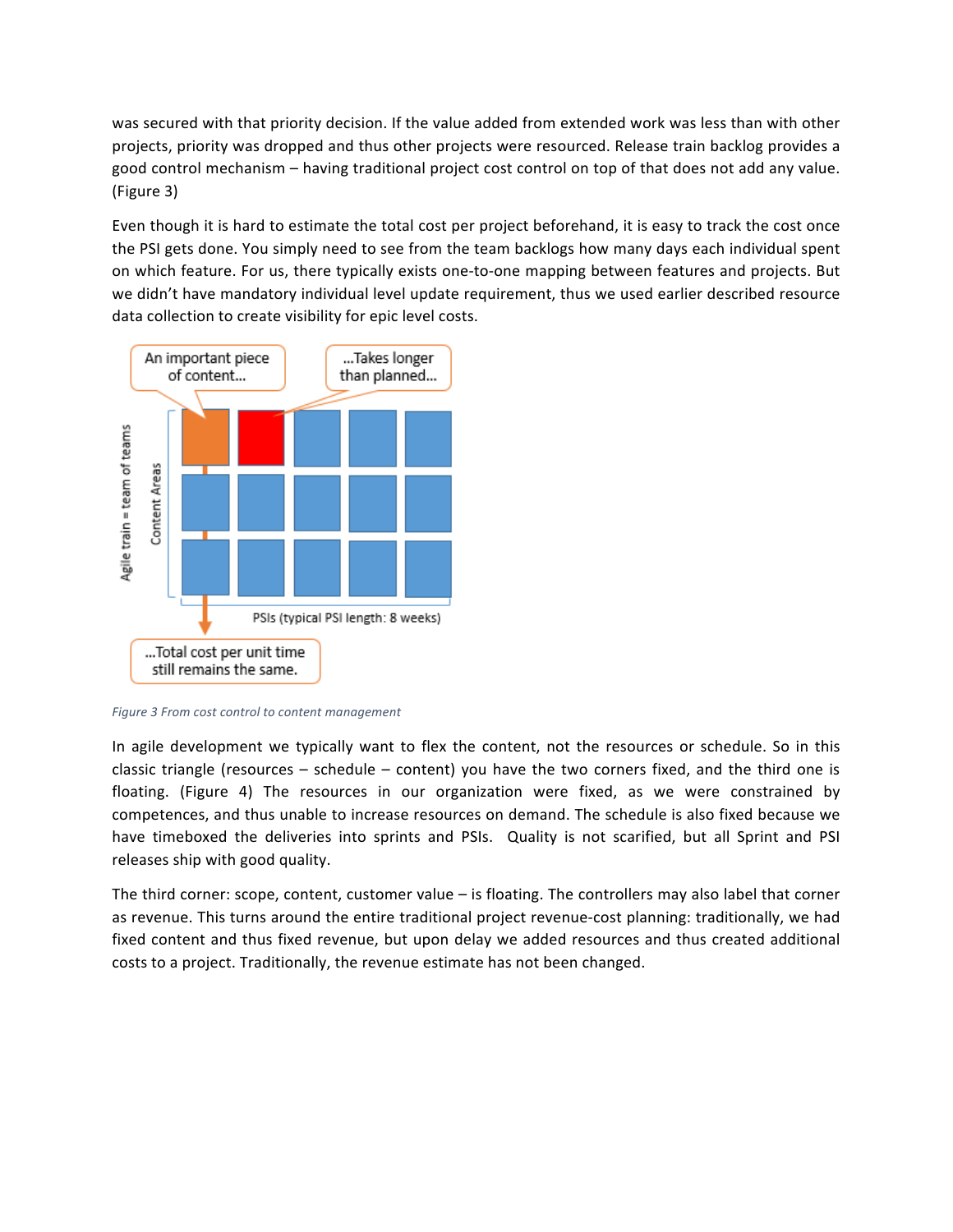

*Figure 4: agile transfers variability from cost and schedule to revenue*

Flexible revenue – like flexible output from the outsourced project – is a challenging concept to any business-oriented person. But in real life the revenue typically depends on not just what we do but also on what the overall market situation is. The flexible revenue model raised the question of whether the teams were working as hard as possible if they had not committed to a fixed scope.

We made several attempts to measure the effectiveness of the software development teams. But at the same time there seemed to be so many major architectural and way-of-working changes that we never reached a stable environment for any velocity or cycle-time metrics.

In an environment where velocity is going up all the time the best way to measure completeness of a PSI is to use cumulative flow diagrams on feature / week basis. The shape of the CFD enabled us to estimate when a project would be complete. Alternatively, if the CFD curve was too flat  $-$  as was the case in some of our projects – it enabled the management to take the necessary actions: to raise the project priority or to cut the content or the feature inflow.

We now have a set-up where agility replaces accuracy and trust replaces control. It is far more important to get visibility via information radiators and focus on removing bottlenecks, rather than explaining variances to original effort estimates. Backlogs enable the decentralization of decisions so that decisions happen in timely manner rather than creating situations in which teams are left waiting for permission to proseed.

### Related Work

During our journey to lean and agile we learned about the Beyond Budgeting concept. I found the principles matched perfectly with agile software development principles in many ways. We also met smart and kind people both from Handelsbanken and from Statoil, and their insights into modern management accounting were useful and enlightening.

We brainstormed all the ideas with our unit Finance & Control directors, and I received key guidance and support from our boss. We got the approval and go ahead from the R&D unit head. Under the corporate policy these persons will remain unnamed.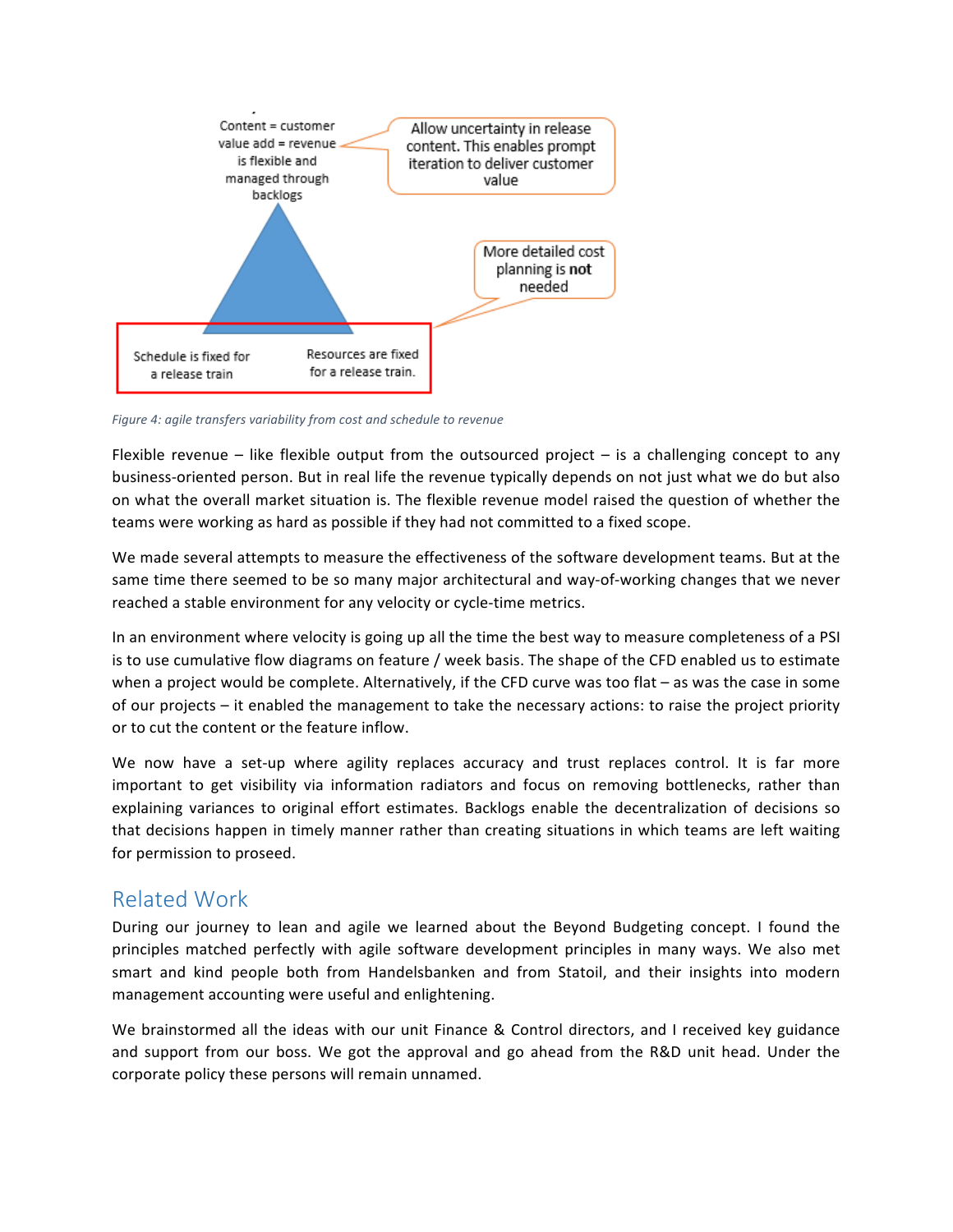We would also like to give a big thank to whoever in our large organization initiated Simplified Planning. This approach enabled lots of documented changes.

Certainly all start-up companies without strong controller resources  $-$  or which are otherwise insightful - have already solved the challenges described in this paper. Hopefully you can share your knowledge with us.

## Conclusion and further work

Our finance and control process is not an impediment for the journey to agile and lean. Instead, finance and control as a function is pretty lean itself, as it focuses on total R&D level cost and leaves content management to agile ways of working.

We are observing that many other organizations are becoming aware of the impact of the finance and control on agile software development. The awareness is increasing amongst SW related personnel - yet not with the finance function. We would be thrilled to learn of just how many other companies are facing similar issues, and then see role of finance changed – naturally in Finland first.

Additionally, further work would need to happen in the area of system support. For example having the SAP R/3 finance and control module update to support ranges instead of single value points only – and likewise updating reward and bonus systems to align with the agile way of working.